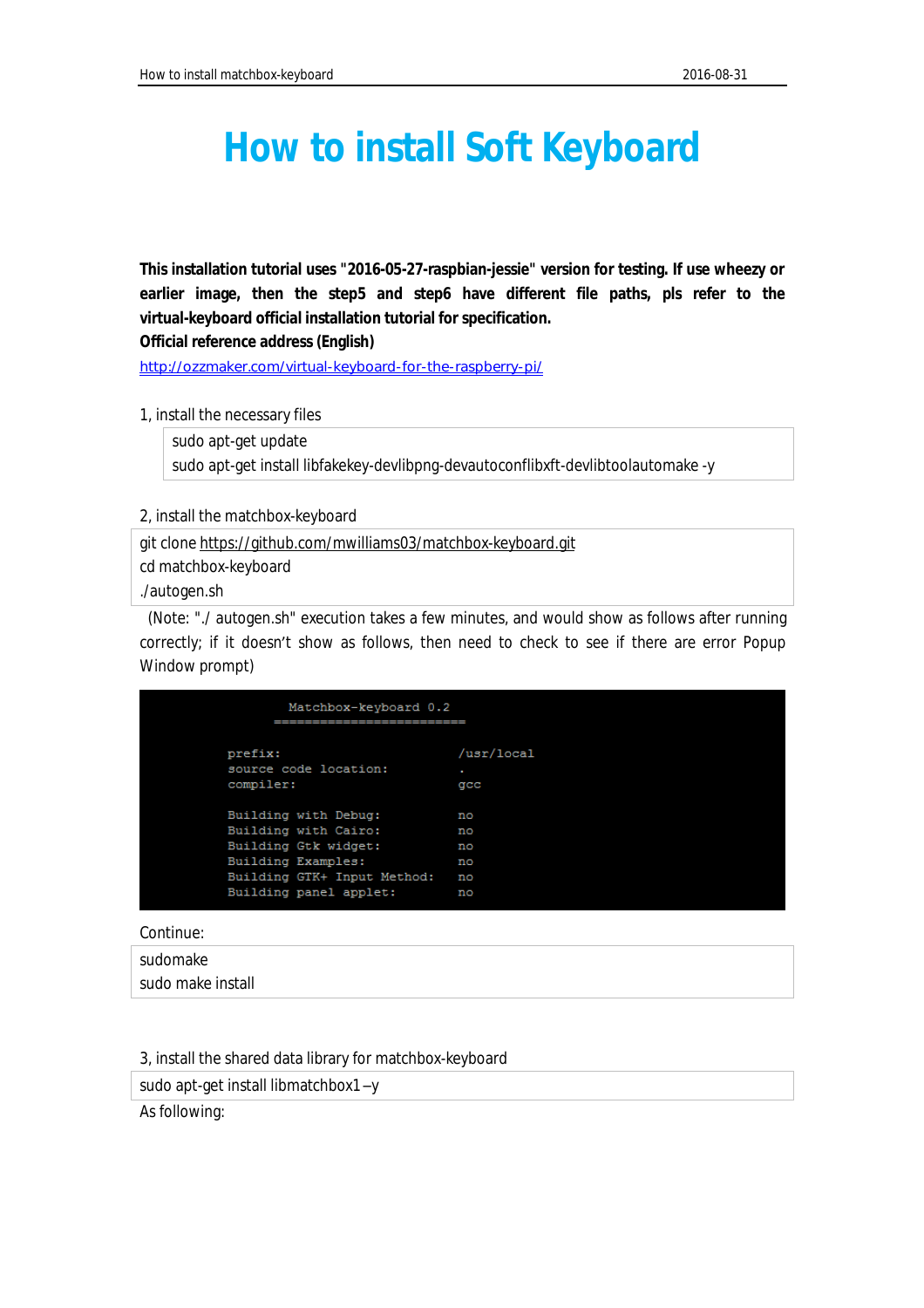

4. Create a virtual keyboard startup script

sudonano /usr/bin/toggle-matchbox-keyboard.sh

Paste the following, press  $ctrl + x$  and y, to save then exit

#!/bin/bash #This script toggle the virtual keyboard PID=`pidof matchbox-keyboard` if  $[$  ! -e \$PID ]; then killall matchbox-keyboard else matchbox-keyboard -s 50 extended& fi

Add executable permission for the script above

sudochmod +x /usr/bin/toggle-matchbox-keyboard.sh

5, Add script above to Start menu

sudonano /usr/share/applications/toggle-matchbox-keyboard.desktop

Paste the following content, press ctrl  $+ x$  and  $y$ , to save then exit

[Desktop Entry] Name=Toggle Matchbox Keyboard Comment=Toggle Matchbox Keyboard Exec=toggle-matchbox-keyboard.sh Type=Application Icon=matchbox-keyboard.png Categories=Panel;Utility;MB X-MB-INPUT-MECHANSIM=True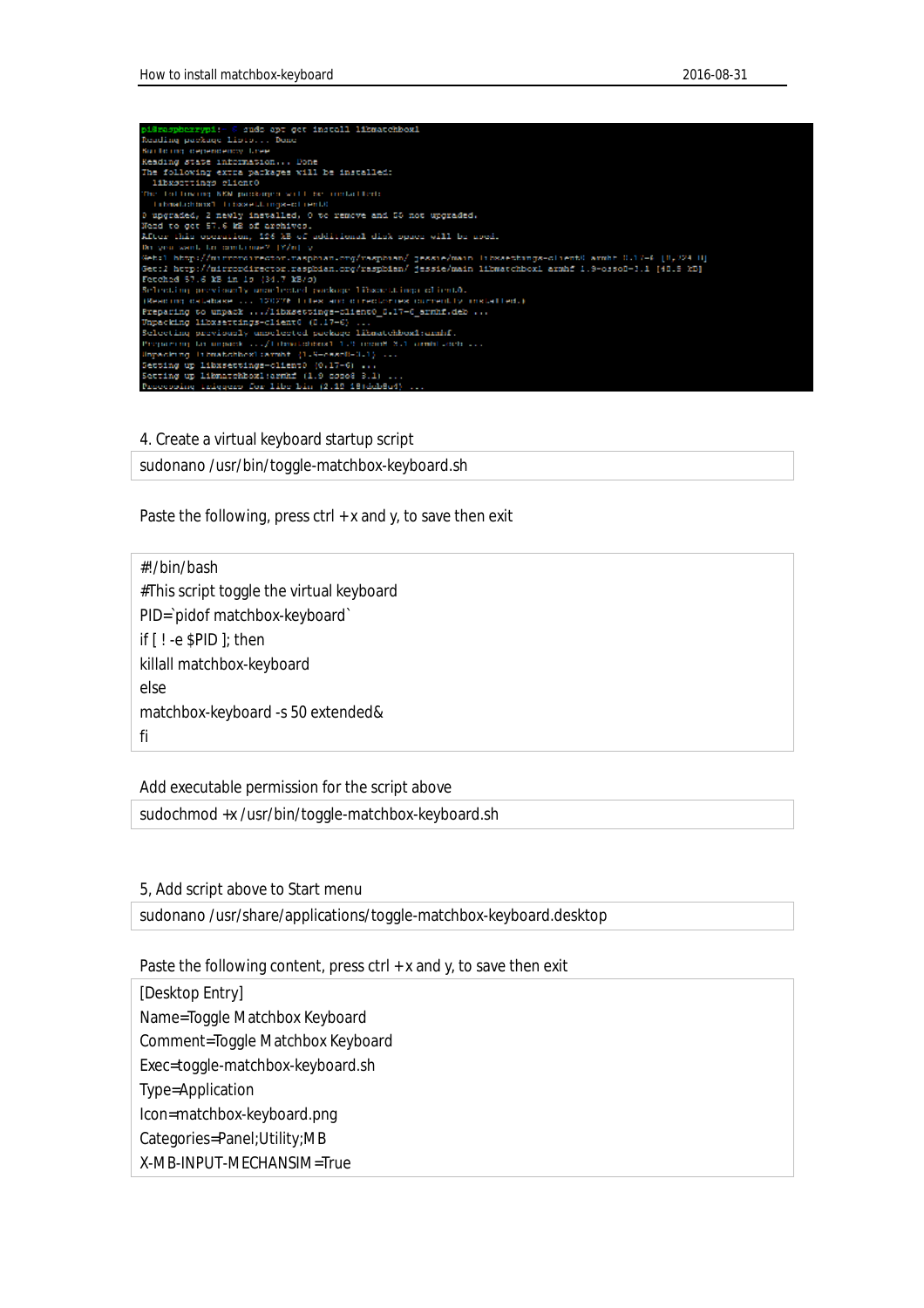6, create an icon on the taskbar (Note that in this step, must be "pi" user privileges,

if you use administrator privileges, will not find the file)

nano ~/.config/lxpanel/LXDE-pi/panels/panel

7, find the resembles similar to the following command (default content may be different in different Raspberry Pi versions)

```
Plugin { 
type=launchbar 
Config { 
      Button { 
        id=/usr/share/applications/lxde-x-www-browser.desktop 
      } 
      Button { 
        id=/usr/share/raspi-ui-overrides/applications/pcmanfm.desktop 
      } 
      Button { 
        id=/usr/share/raspi-ui-overrides/applications/lxterminal.desktop 
      } 
      Button { 
        id=/usr/share/applications/wolfram-mathematica.desktop 
      } 
      Button { 
        id=/usr/share/applications/wolfram-language.desktop 
      } 
   } 
}
```
Add the following code to add a icon item

 Button { id=toggle-matchbox-keyboard.desktop }

After modifying, would show as below: